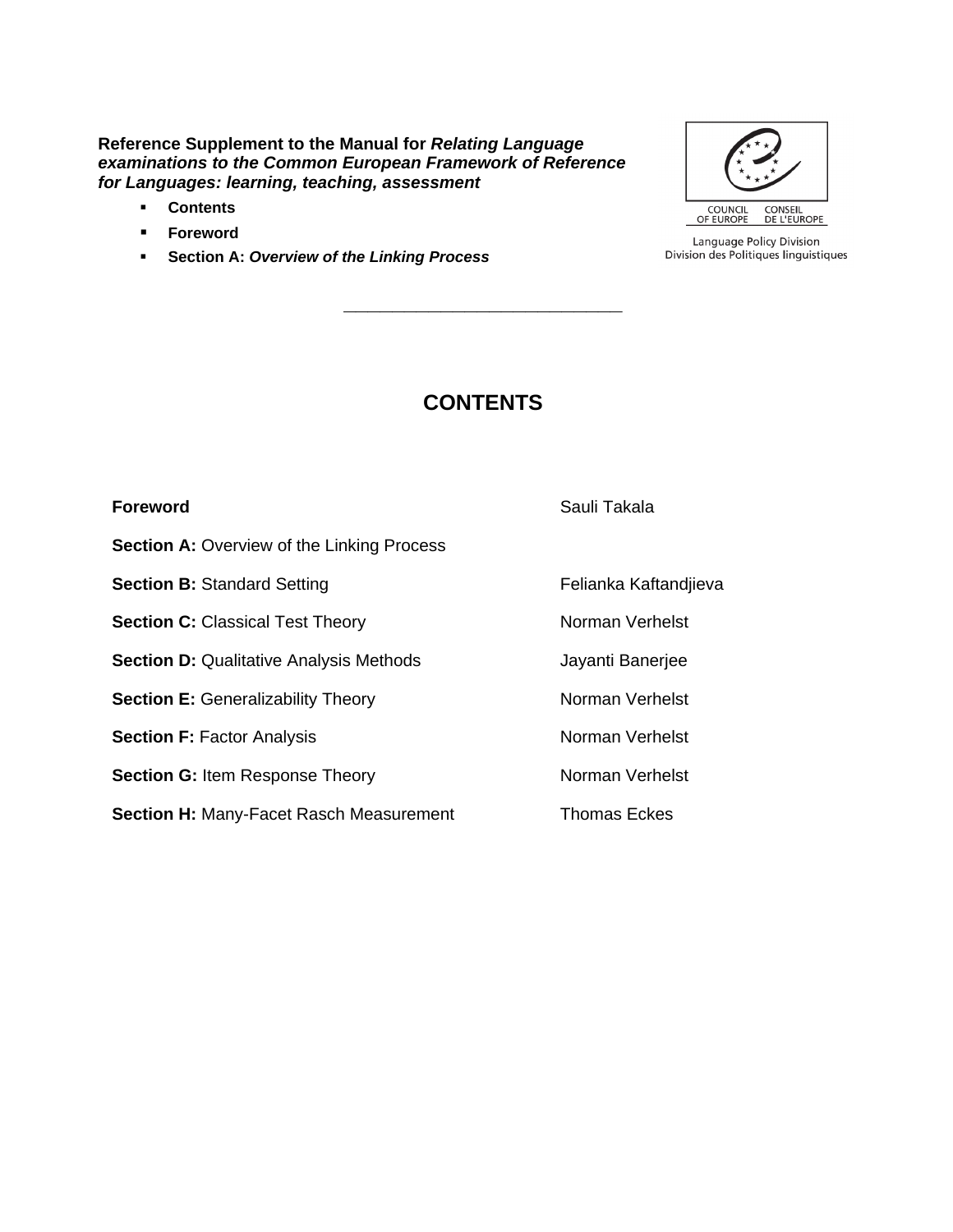# **Foreword**

The Language Policy Division of the Council of Europe in Strasbourg published in January 2009 a reference tool " Relating Language Examinations to the Common European Framework of Reference for Languages: Learning, Teaching, Assessment (CEFR) A Manual" and " Futher Material on Maintaining Standards across Languages, Contexts and Administrations by exploiting Teacher Judgment and IRT Scaling" in order to assist member States, national and international providers of examinations in relating their certificates and diplomas to the *Common European Framework of Reference for Languages*.

This Reference publication accompanies the Manual. Its aim is to provide the users of the Manual with additional information which will help them in their efforts to relate their certificates and diplomas to the CEFR.

During the work on the Pilot Manual it was agreed that the Reference Supplement would contain three main components: *quantitative and qualitative considerations in relating certificates and diplomas to the CEFR and different approaches in standard setting.*

Dr. Norman Verhelst (member of the Authoring Group for the Manual), Dr. Jayanti Banerjee (Lancaster University) and the late Dr. Felianka Kaftandjieva (University of Sophia) undertook to write the various sections of the first edition of the Reference Supplement and Dr. Sauli Takala to edit the publication.. The authors have revised their contributions on the basis of comments from the editor. There have also been some comments from the other members of the Authoring Group and from the ad hoc advisory group. However, the authors have final responsibility for their texts. Dr Thomas Eckes and Dr Frank van der Schoot have written new sectiond for this revised edition

The authors' goal has been to try to make their contributions as readable as possible. They have avoided technical language (formulas, symbols etc) as far as possible and provided concrete examples, figures and tables to illustrate the exposition. However, demanding subject matter cannot be simplified beyond a certain point without risking oversimplification. Indeed, one of the authors' main concerns has been to caution about oversimplifications that many "rules of thumb" imply. The authors have, by contrast, tried to promote thoughtful application of various methods and approaches. With some effort, all persons working in language testing and assessment will be able to grasp the essentials and will have gained a deeper understanding of how to construct better tests and examinations and especially how to assess their quality. They will also be more aware of the complexities involved in relating certificates and diplomas to the CEFR.

Section A of the Reference Supplement provides a short overview of the linking process. This section is drawn from the Manual and is provided to help readers remind themselves of the approach proposed.

Dr. Felianka Kaftandjieva has written Section B on Standard setting. She has done considerable amount of work on standard setting specifically in relation to the CEFR. In Section B, the author notes that the link between language examinations and the Common European Framework for Language (CEFR) can be established in at least three different ways:

- direct linkage to the CEFR scales of language proficiency
- indirect linkage via linkage to some local scales of language proficiency which have already been linked to the CEFR scales
- indirect linkage via equation to an existing test already linked to the CEFR scales.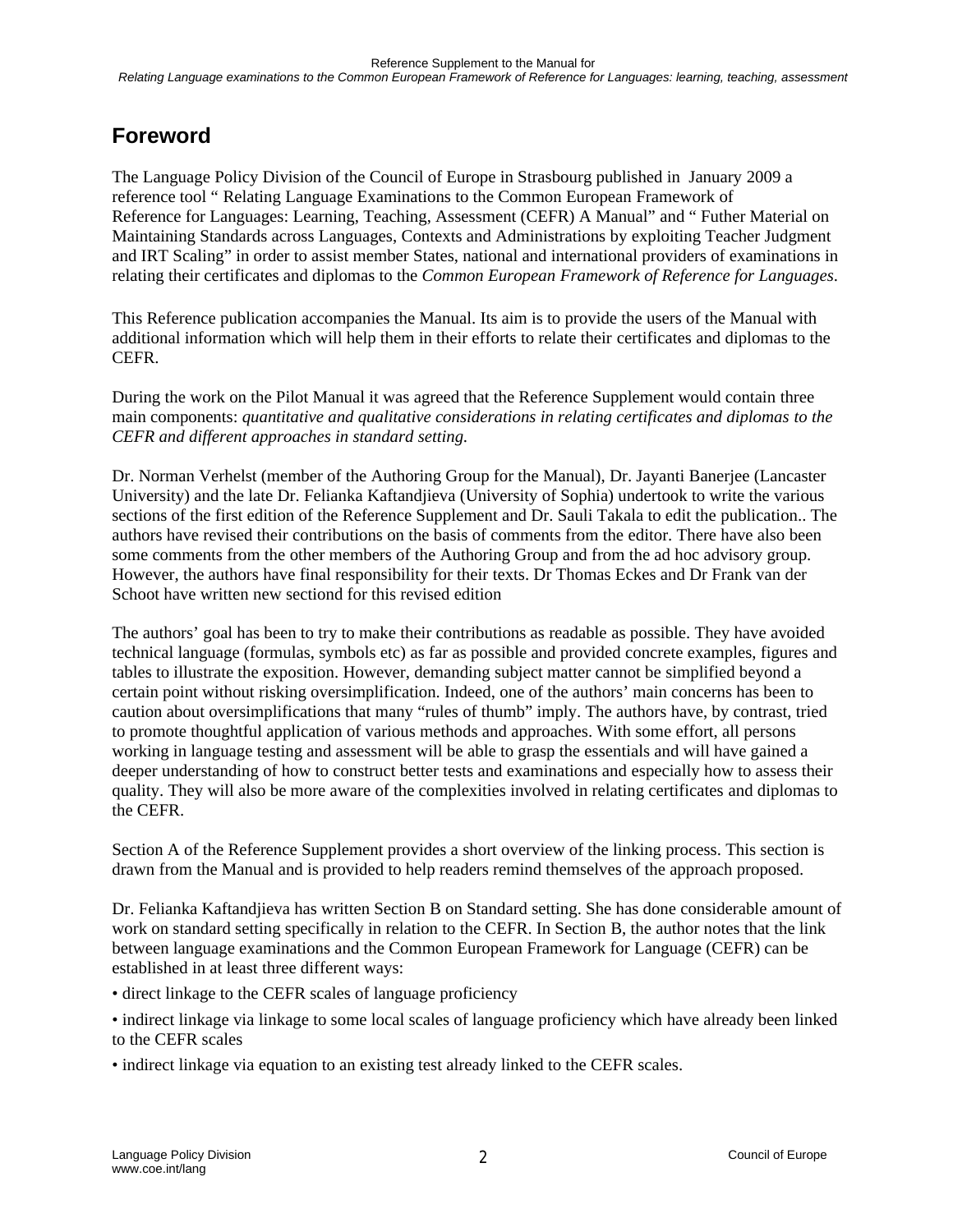Whatever approach is adopted in the particular concrete situation, the author stresses that the linkage always requires standard setting and thus standard setting is a key element in the linkage process.

Section B underlines the potentially very high stakes of the examinations for the examinees, and seeks to promote better understanding by providing a review of the current status of standard setting, its theoretical framework and still unresolved issues. Section B does this by:

- giving a brief overview of the main trends in the development of standard setting methodology
- describing the major unresolved issues and controversial points
- discussing some of the major factors that affect standard setting decisions and their quality
- presenting some of the most common methods for standard setting
- outlining the validation process and providing evaluation criteria for the technical quality of the standard setting
- describing the main steps in standard setting procedures, and
- presenting some basic recommendations and guidelines for standard setting.

It will be obvious from the thorough review in Section B that there are several possible approaches for standard setting in relation to CEFR and the approach presented in the Manual is not the only appropriate one. Whatever approach is chosen, the validity of the claimed linkage depends on how well the various activities were carried out and how thoroughly and appropriately the results are reported.

Section C, written by Dr. Norman Verhelst, gives an overview of the main concepts and theoretical foundations of Classical Test Theory (CTT). Classical Test Theory has been used for more than fifty years as a guide for test constructors to understand the statistical properties of test scores, and to use these properties to optimise the quality of the test under construction in a number of ways. Section C reviews the main issues of Classical Test Theory and shows what can and cannot be expected from CTT. First, some basic concepts are presented followed by a discussion of procedures which are used in the framework of Classical Test Theory.

As the author's goal has been to make the text as accessible as possible for the non-technical reader, the first two sections (Basic Concepts and Procedures) do not contain any formulae. However, the author notes that as CTT is a statistical theory, it is not possible to present and discuss it in great depth without having recourse to the exact and compact mode of expression provided by mathematical formulae and, therefore, reference is made to formulae in a more technical section. These more technical sections are stand-alone elements, and follow the main text in the order they are referred to.

Section D, on qualitative analysis methods, is written by Dr. Jayanti Banerjee. The chapter provides an extensive overview of the range of qualitative methods available for investigating test quality. It demonstrates a large variety of options available and explains the key features of each, covering the following topics: an overview of qualitative methods, verbal reports, diary studies, discourse/conversation analysis, analysis of test language, data collection frameworks, task characteristic frameworks, questionnaires, checklists and interviews. In addition, examples of research using the methods are provided to illustrate how specific qualitative methods have been implemented.

The author suggests that many of the methods described could also be used as part of standard setting procedures and illustrates this in sub-section 6: Using qualitative methods in standard setting. The author concludes that qualitative methods have considerable potential to explain and augment the statistical evidence we gather to assess test quality. Many of the methods are complementary and can be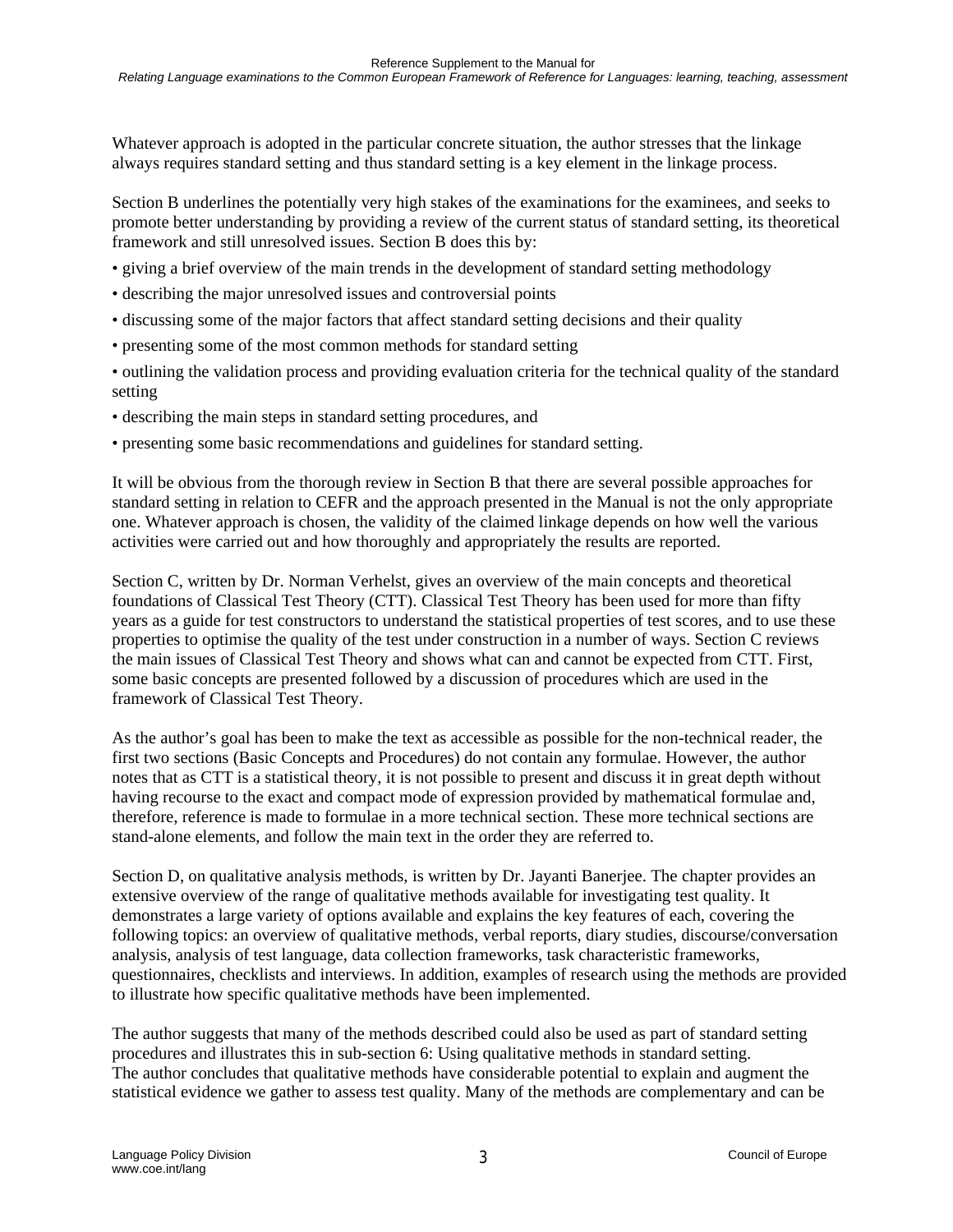used for the triangulation of data sources. The importance of the validity and generalizability of the data collection methods is stressed in order to legitimise the inferences drawn from them.

Section E, by Dr. Norman Verhelst, deals with Generalizability Theory and contains four parts. The first two parts give a non-technical introduction into generalizability theory. In the third and fourth sections the same problems are treated in a somewhat more technical way. The author notes that a very basic term of Classical Test Theory is not well defined: reference is made to repeated observations under 'similar' conditions, but 'similar' is not defined precisely.

A traditional way of controling for systematic effects is to try to standardize test administration as far as possible and feasible. Generalizability Theory was launched in the early 1970s to provide a method for assessing the effect of various factors on the measurement results. In the theory, measurements are described in terms of the conditions where they are observed. A set of conditions that belong together is called a facet. In this way, items and raters are facets of the measurement procedure.

Two important conditions in language testing are dealt with in more detail: the one-facet crossed design (persons by items) and the two-facet crossed design (persons by items by raters), and the possible application of Generalizability Theory in deciding on the optimal number of items and raters is demonstrated.

The author also discusses a problem which is commonly overlooked in using Generalizability Theory: typically every rater rates the same performances of the students to the task instead of every student generating an independent response for each rater. Yet, the design is treated as a two facet crossed design, which is not the case. This leads, in fact, to two different sources of measurement error: one attached to the student-task combination and one attached to the rater. This is a fundamental difference with the crossed model.

Section F, by Dr. Norman Verhelst, deals with a topic which has been a subject of discussion and debate in language testing for some time: *is language competence a unitary (unidimensional) or a multidimensional phenomenon*? If a test consists of several subtests, is it meaningful to report a single score or should test scores be reported separately for each subtest (in a profile)? Section F presents Factor Analysis - a well-established method (developed more than a hundred years ago) to test the dimensionality of the test in order to decide whether to report results using a single score or several scores. The author notes that although factor analysis was not defined originally as such, the model fits very well in the family of IRT-models discussed in Section G.

Section G, also by Dr Norman Verhelst, deals with the relatively more recent Item Response Theory (IRT). It consists of four non-technical sections (containing no formulae) where basic notions of IRT are explained and discussed. A number of notions and techniques are then discussed in a more formal and technical style. The author has strived to avoid the use of formulae as much as possible, making extensive use of graphical displays. To help the reader in constructing graphs using his/her own materials and using modern computer technology, a special section has been added with a step by step explanation of how most of the graphs in the section were produced.

Whereas the basic notion in Classical Test Theory is the true score (on a particular test), in Item Response Theory (IRT) the concept to be measured (in our case, language proficiency) is central in the approach. Basically, this concept is considered an unobservable or latent variable, which can be of a qualitative or a quantitative nature. If it is qualitative, persons belong to (unobserved) classes or types (of language proficiency); if it is quantitative, persons can be represented by numbers or points on a line. Only the latter case is dealt with in Section G.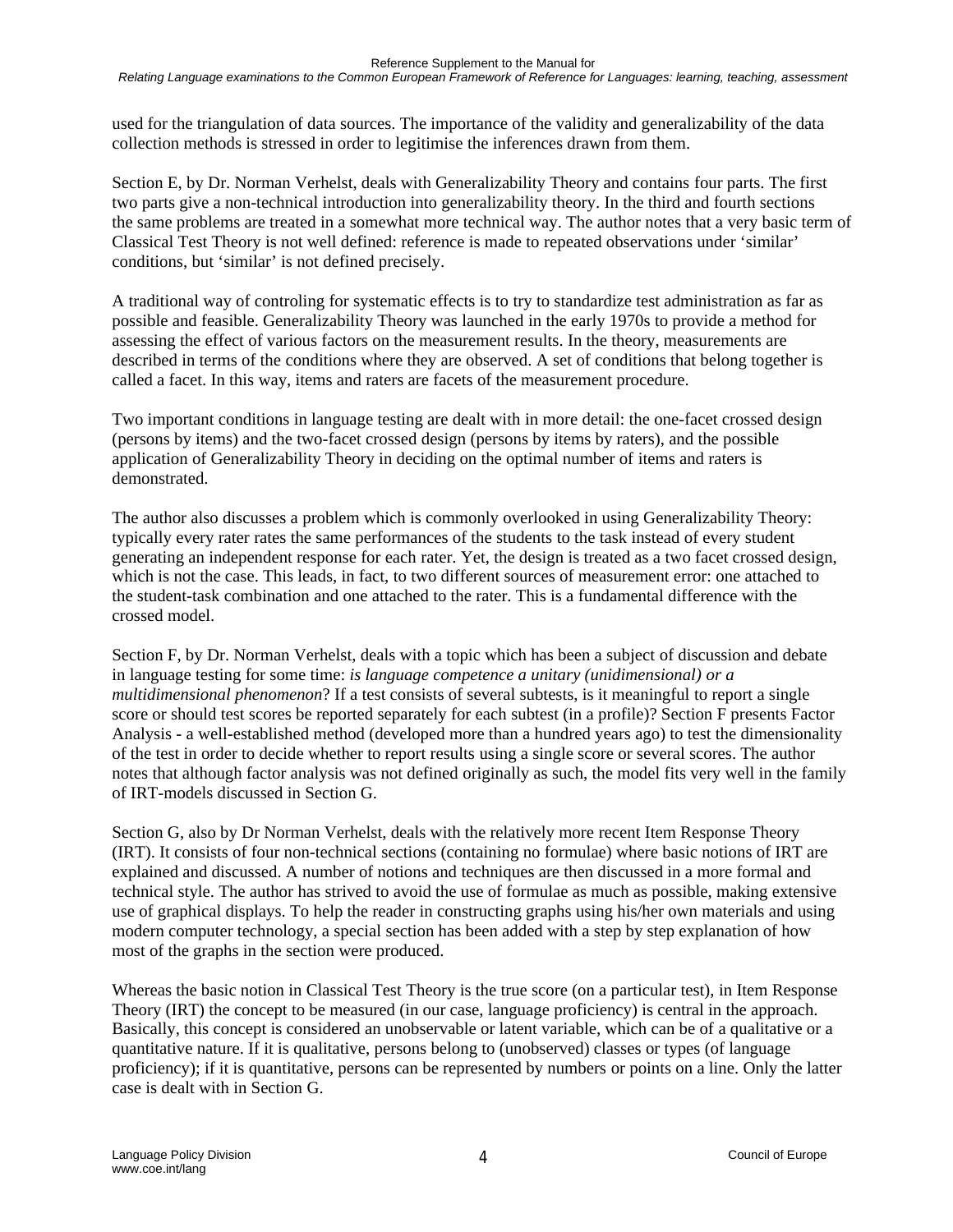One of the most attractive advantages of IRT is the possibility to carry out meaningful measurement in incomplete designs: it is possible to compare test takers with respect to some proficiency even if they did not all take the same test. This happens in Computer Adaptive Testing (CAT), where the items are selected during the process of test taking so as to fit optimally with the level of proficiency as currently estimated during test taking. Incomplete designs are also used in paper-and-pencil formats. Use of IRT methods requires a lot of technical know-how. This is sometimes packed in attractive software, and some users of this software may think that the problem is nothing more than technical know-how. The author warns that this is a naive way of thinking: the advantages of IRT are available if, and only if, the theoretical assumptions on which the theory is built are fulfilled. Therefore it is the responsibility of all users applying IRT to check these assumptions as carefully as possible. IRT methods are more powerful than methods based on classical test theory, but they may mistakenly be considered a methodology that ensures high quality assessment. The author, who has co-authored a very powerful IRT- programme called OPLM (One Parameter Logistic Model), warns against over-optimism which may be promoted by some enthusiastic proponents of IRT: " … using an IRT-model does not convert a bad test into a good one. A careless construction process cannot be compensated by a use of the Rasch model; on the contrary, the more carelessly the test is composed, the greater the risk that a thorough testing of the model assumptions will reveal the bad quality of the test." One practical consequence is that a separate assessment of the test reliability is always needed (preferably before IRT modeling) since it cannot be inferred from statistical tests of goodness-of-fit provided by software.

Section H, written by Dr. Thomas Eckes, deal with many-facet Rasch measurment. The chapter provides an informative introductory overview of many-facet Rasch measurement (MFRM). Broadly speaking, MFRM refers to a class of measurement models that extend the basic Rasch model by incorporating more variables (or facets) than the two that are typically included in a test (i.e., examinees and items), such as raters, scoring criteria, and tasks. Throughout the chapter, the author refers to a sample of rating data taken from a writing performance assessment and uses it to illustrate the rationale of the MFRM approach and to describe the general methodological steps typically involved. These steps refer to identifying facets that are likely to be relevant in a particular assessment context, specifying a measurement model that is suited to incorporate each of these facets, and applying the model in order to account for each facet in the best possible way. The author has chosen to focus on the rater facet and on ways to deal with the perennial problem of rater variability. More specifically, the MFRM analysis of the sample data is intended to illustrate how to measure the severity (or leniency) of raters, to assess the degree of rater consistency, to correct examinee scores for rater severity differences, to examine the functioning of the rating scale, and to detect potential interactions between facets. Relevant statistical indicators are successively introduced as the sample data analysis proceeds. In the final section the author deals with issues concerning the choice of an appropriate rating design to achieve the necessary connectedness in the data, the provision of feedback to raters, and applications of the MFRM approach to standard-setting procedures.

Section I of the reference supplement treats the Cito variation on the bookmark method in detail. This method of standard setting (presented in a more concise form in Chapter 6 of the Manual) is in some sense an ideal mixture of a student centered and an item centered method. The information collected on a (usually large) sample of student responses to the test items is summarized in a graphical way and is available to all panel members during the standard setting procedure. This releases the panel members from the difficult task of estimating success probabilities for borderline persons. The disadvantage, however, is that the panel must have a clear understanding of the essentials of Item Response Theory (IRT) to use the method effectively.

The author, Frank van der Schoot, for years the project director of the National Assessment Program for Basic Education in The Netherlands, has developed the method and applied it numerous times with teachers and teacher educators as panel members, all having many years of experience in teaching but with little or no training in psychometrics. This chapter of the reference supplement presents in detail how to explain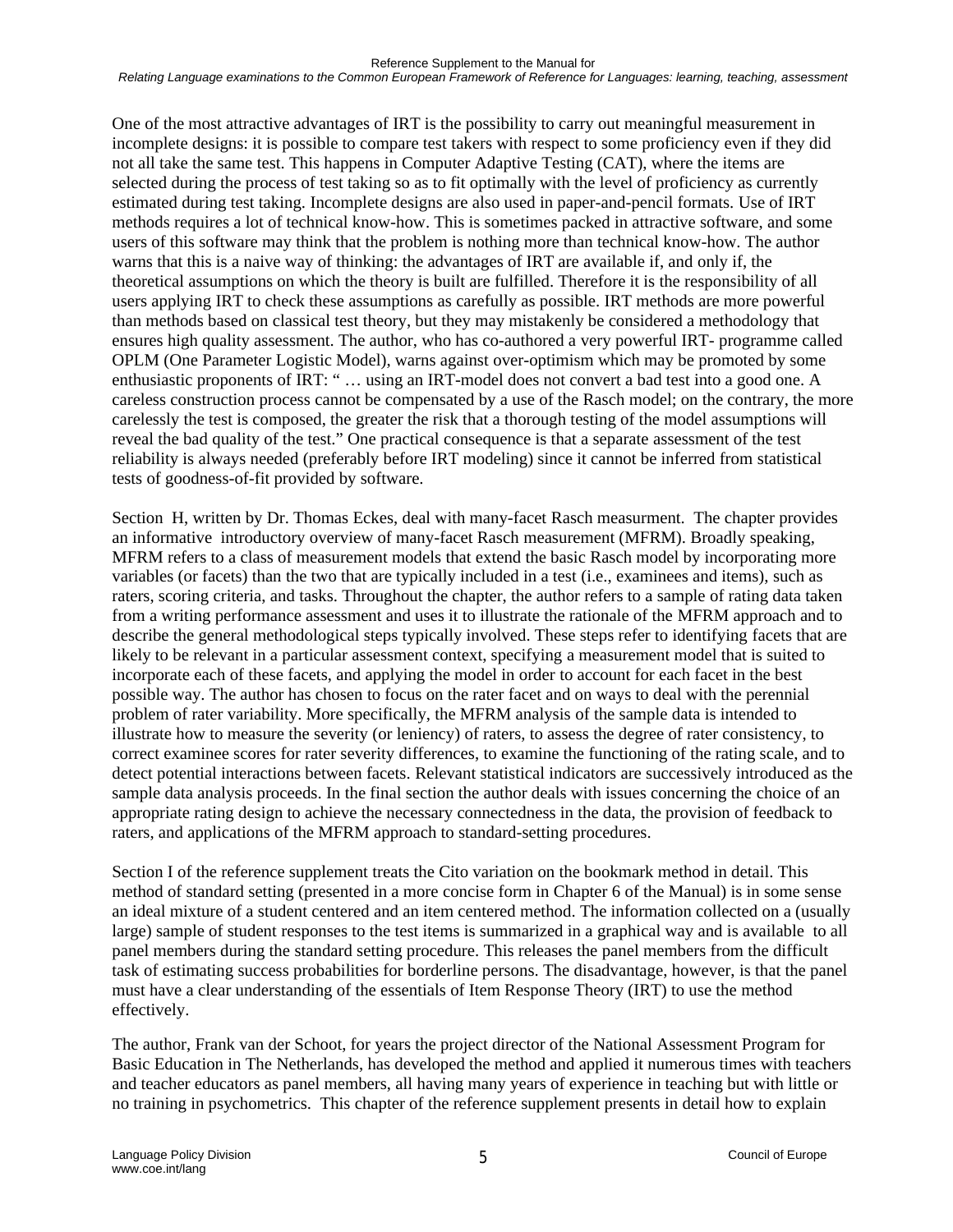IRT to such panel members so that they can use the psychometric information correctly in the standard setting. I believe that the guideline provides an excellent basis for those who wish to implement the Cito variation of the bookmark method in their standard setting projects..

It is envisaged that new sections may be added to the Reference Supplement as new texts become available. One section was originally planned to deal with Test Equating, and hopefully that will materialise in the near future.

As editor of the Reference Supplement I am confident that it will prove very useful for the language testing and assessment community in general. It contains information which is not readily available in the mainstream language testing literature. More specifically it will provide good support for those who wish to contribute to the development of the Manual by providing feedback, by applying the Manual and by writing well-documented reports on some aspects or the whole process of linking examinations to the CEFR. I strongly believe that the Reference Supplement will also contribute to the improvement of language testing/assessment quality. Feedback and comments on the Reference Supplement (eg. suggestions for new sections) are invited. Please contact Johanna Panthier at [Johanna.Panthier@coe.int](mailto:Johanna.Panthier@coe.int)

October 21, 2009 Sauli Takala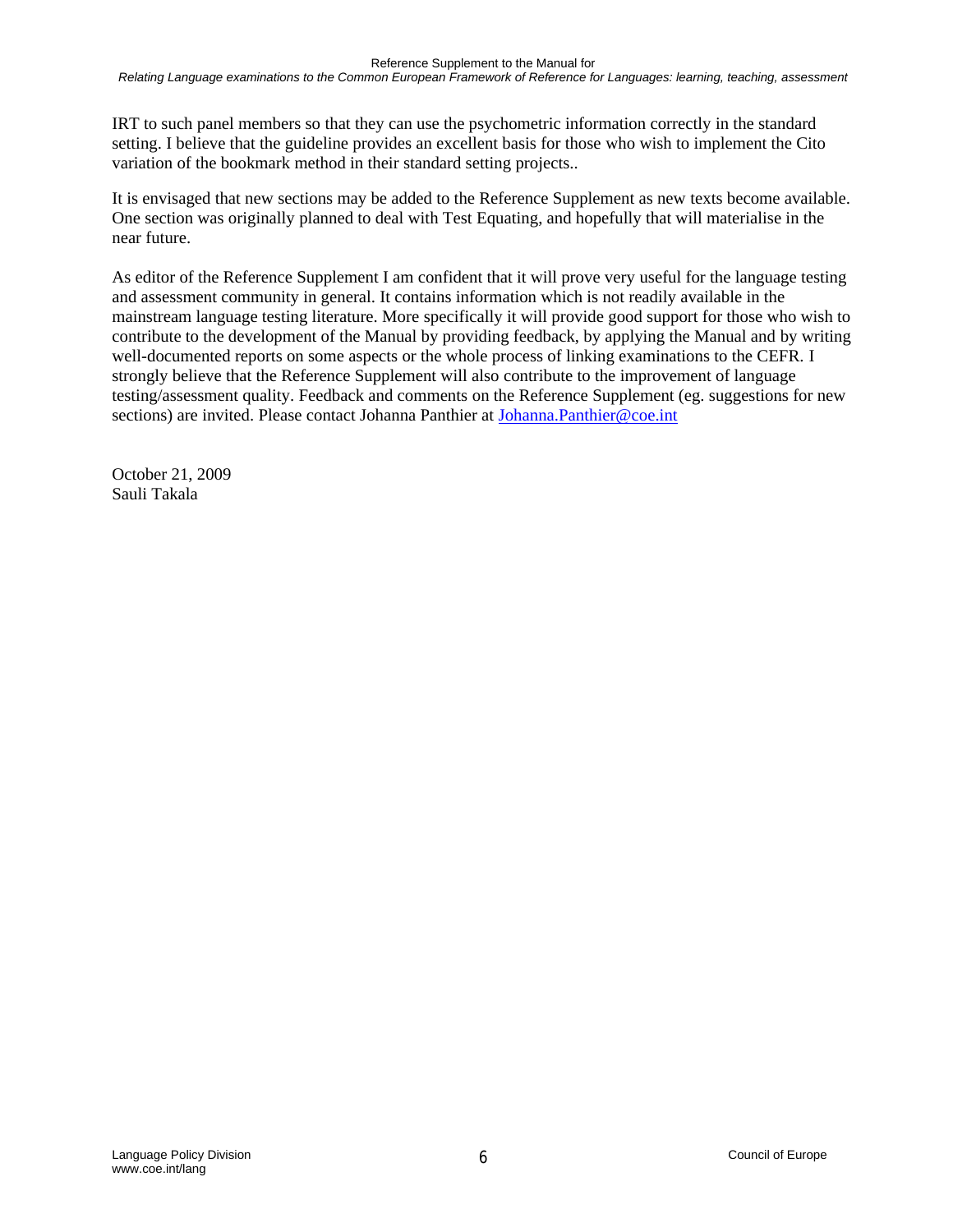## Section A: Overview of the linking process

The Manual for relating examinations to the *Common European Framework of Reference for Languages* (CEFR) presents four inter-related sets of procedures that users are advised to follow in order to design a linking scheme in terms of self-contained, manageable activities. All of the activities carried out in all four sets of procedures contribute to the validation process.

**Familiarisation**: a selection of activities designed to ensure that participants in the linking process have a detailed knowledge of the CEFR. This familiarisation stage is necessary at the start of both the Specification and the Standardisation procedures

In terms of validation, these procedures are an indispensable starting point. An account of the activities taken and the results obtained is an essential preliminary component of the validation report.

**Specification**: a self-audit of the coverage of the examination (content and tasks types) profiled in relation to the categories presented in CEFR Chapter 4 "Language use and the language learner" and CEFR Chapter 5 "The user/learner's competences." As well as serving a reporting function, this exercise also has a certain awareness-raising function that may assist in further improvement in the quality of the examination concerned.

These procedures assure that the definition and production of the test have been undertaken carefully, following good practice.

**Standardisation**: suggested procedures to facilitate the implementation of a common understanding of the "Common Reference Levels" presented in CEFR Chapter 3. Standardised exemplars will be provided to assist training in the standardisation of judgements.

These procedures assure that judgements taken in rating performances reflect the constructs described in the CEF, and that decisions about task and item difficulty are taken in a principled manner on the basis of evidence from pre-testing as well as expert judgement.

**Empirical Validation**: the collection and analysis of test data and ratings from assessments to provide evidence that both the examination itself and the linking to the CEFR are sound. Suggestions and criteria are provided for adequate and credible validation appropriate for different contexts.

These procedures assure that the claims formulated through Specification and Standardisation ("test-under-construction") can indeed be confirmed when the examination is administered in practice ("test-in-action") and data on how persons belonging to the target population behave when the test is so administered becomes available.

Relating examinations to the CEFR can best be seen as a process of "building an argument" based on a theoretical rationale. As noted above, the central concept within this process is "validity".

Evidently it is first necessary to ensure **Familiarisation** with the CEFR (Chapter 3) before linking can effectively be undertaken.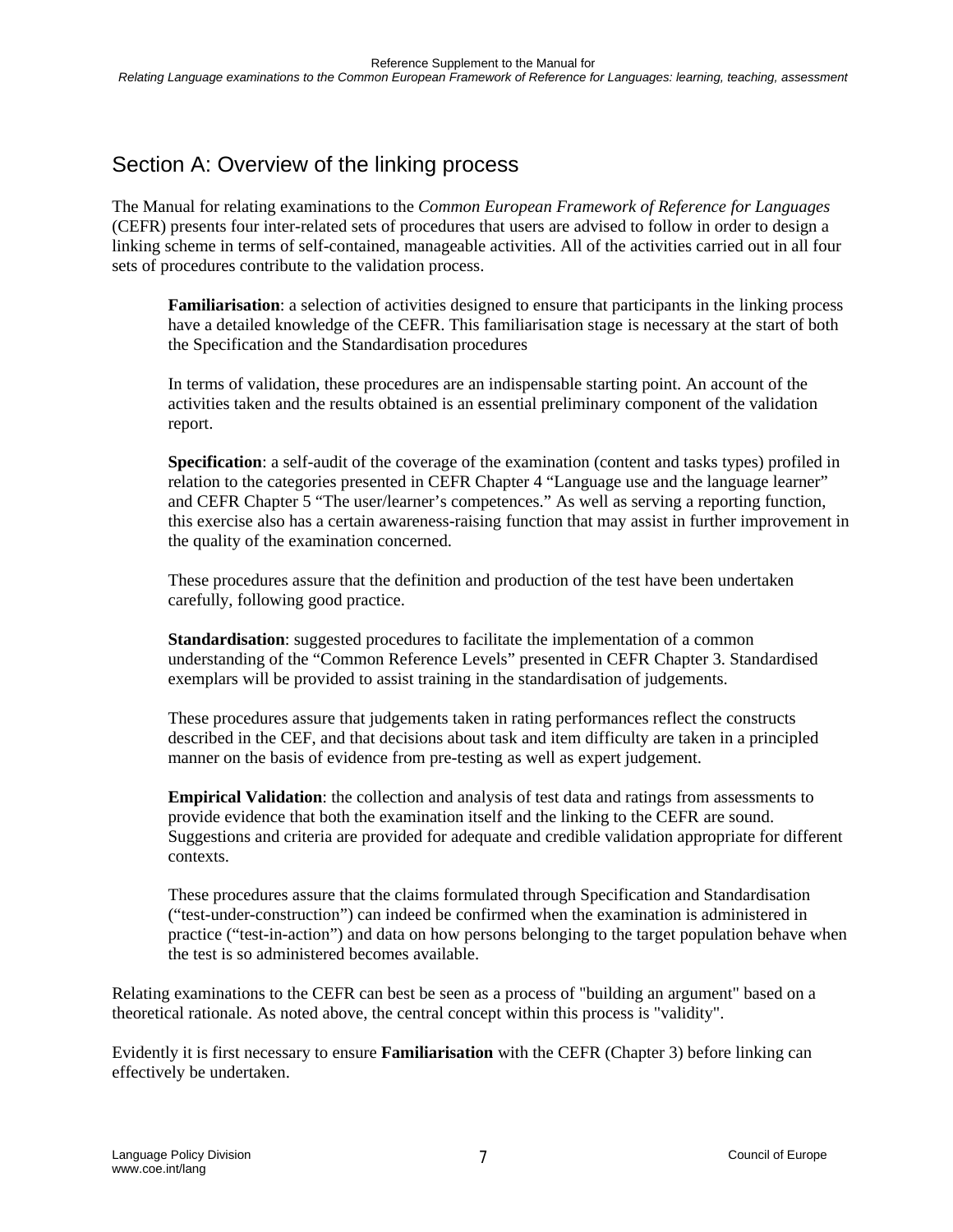Then before an examination can be linked to an external framework like the CEFR (external validity), it must demonstrate the validity of the construct, and the consistency and stability of the examination (internal validity). To prove internal and external validity, quantitative and qualitative methods can be combined. Specification (Chapter 4) can be seen as a qualitative method: providing evidence through content-based arguments. The actions which result in filling in forms A1 and A3-A7 in Chapter 4 focus on the internal validity of the examinations. Forms A2 and A8-A20 focus in a qualitative way on the external validity. There are also quantitative methods for content validation but this Manual does not require their use.

**Standardisation** (Chapter 5) involves both qualitative and simple quantitative procedures - through training and comparison with calibrated test samples and performances - to prove external validity. While the activities are mainly qualitative in orientation, quantitative evidence of the degree of success in the standardisation of judgements is also required.

Finally, **Empirical Validation** (Chapter 6) uses quantitative procedures based on data collection and analysis to demonstrate firstly "internal validity" and secondly "external validity". Chapter 6 demonstrates that proper empirical validation requires considerable psychometric know-how, just as test construction does. If such experience is not available to the examination providers, it is recommended that they arrange sufficient training or obtain the services of a qualified psychometrician.

The approach adopted in this process is an inclusive one. The recommended procedures in each of the chapters mentioned above encourage alignment of examinations to the CEFR with differing degrees of rigour appropriate to different testing contexts. The Manual aims to encourage the application of principles of best practice even in situations with modest resources and expertise available. First steps may be modest, but the aim is to help examination providers to work within a structure, so that later work can build on what has been done before, and a common structure may offer the possibility for institutions to more easily pool efforts in certain areas.

The recommended techniques are organised in a logical order in such a way that all users will be able to follow the same broad approach. Users are encouraged to start with Familiarisation and are guided through the options offered by the techniques for each of Specification, Standardisation and Empirical. They are asked to identify, from the range of techniques and options offered and similar techniques in the literature, those most appropriate and feasible for their context.

Not all examination providers may consider they can undertake studies in all of the areas outlined above. Some institutions in "low-stakes" contexts may decide to concentrate on specification and standardisation, and may not be able to take the process to its logical conclusion of full-scale empirical validation as outlined in internationally recognised codes and standards for testing and measurement. However, it is highly recommended that even less well-resourced examination providers should select techniques from all three areas. The linking of a qualification to the CEFR will be far stronger if the claims based on test specifications and their content are supported by both standardisation of judgements and empirical validation of test data. Every examination provider - even examination providers that have only limited resources or countries that have decentralised traditions - should be able to demonstrate in one way or another through a selection of techniques both the internal quality and validity of their examination and its external validity: the validity of the claimed relationship to the CEFR.

The different elements in the linking scheme outlined above are shown in Figure 1.1.